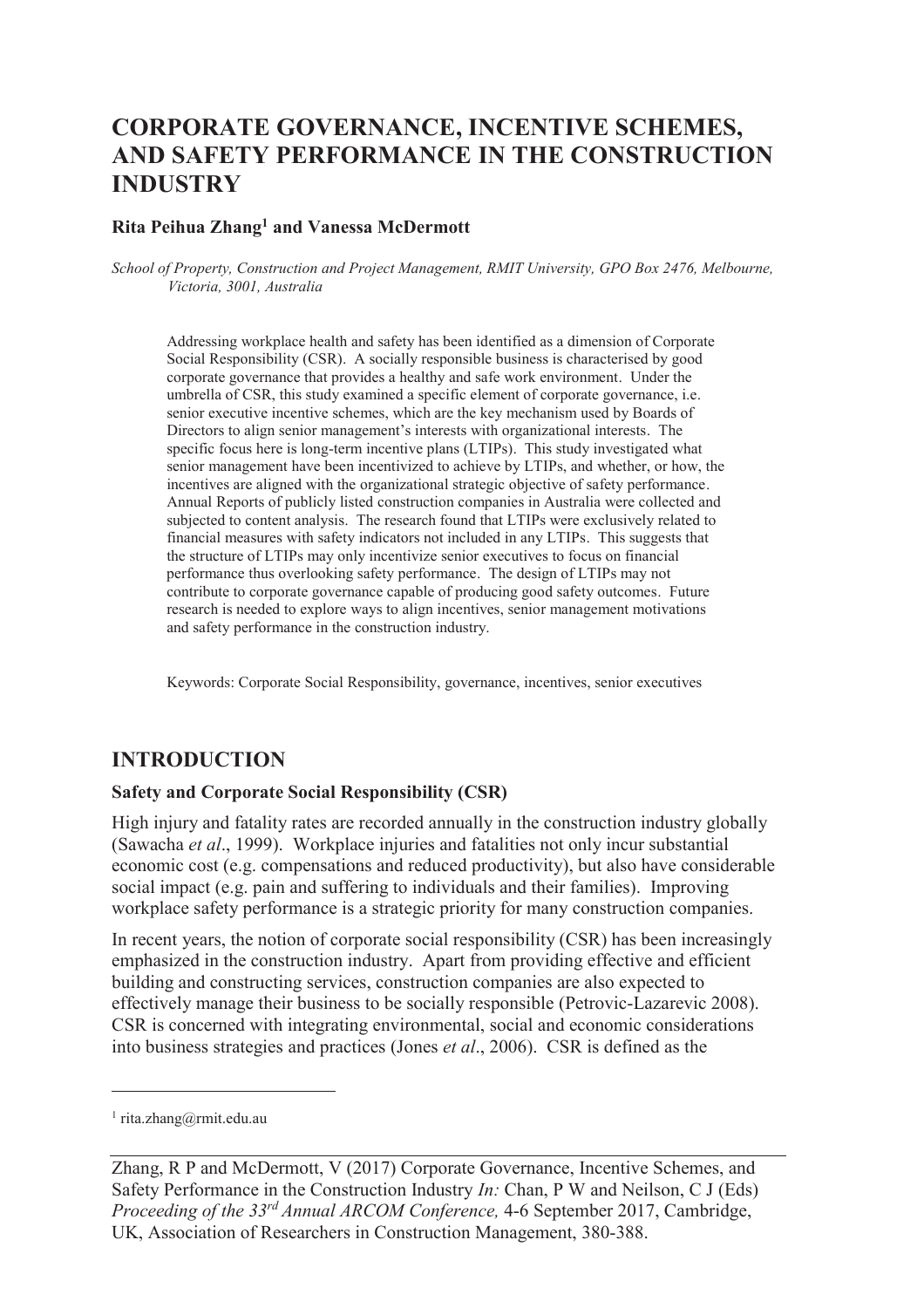continuing commitment by business to behave ethically and contribute to economic development while improving the quality of life of the workforce and their families as well as of the local community and society at large (Watts and Holms 2003: 3). Although the focus and meaning of CSR can vary between national and industrial contexts (Carroll and Shabana 2010), generally CSR consists of an internal and an external dimension. The internal dimension primarily relates to employees within an organization and issues such as human resources management, health and safety, and adaption to change; while the external dimension extends social responsibility beyond the organization to encompass stakeholders such as business partners, suppliers, customers, local communities, and issues such as global environmental concerns (Commission for the European Communities 2001).

Given the inherently dangerous nature of the construction industry, it is not surprising that a strong focus on workplace health and safety (H&S) has been revealed for CSR strategies used by construction organizations. For example, Loosemore and Lim (2017) reported that workplace H&S was ranked as the top CSR focus of companies in the Australian construction industry, with many companies implementing CSR-based strategies to address long-standing issues such as work-life balance, unfair treatment and workplace conditions. Jones *et al*., (2006) investigated the CSR agendas reported by construction companies in the UK, and identified an explicit and sustained focus on H&S among the companies. In terms of achieving CSR performance, Mackenzie (2007) pointed to the important role of effective corporate governance in attaining CSR objectives by setting CSR related standards and values for companies.

In the following section, a specific element of corporate governance, i.e. executive incentives, will be introduced and the potential role of executive incentives in attaining the CSR objective of H&S in the construction industry will be discussed.

### **Corporate Governance, Executive Incentives and Safety**

Corporate governance provides the structure through which the strategic objectives of a company are set, and the means of attaining those objectives and monitoring performance are determined (OECD 2004 cited in Ferguson 2015). The key group accountable for corporate governance is the Board of Directors, which is responsible, among many other duties, for safeguarding the interests of shareholders, monitoring management, and determining corporate governance strategies (Nicholson and Newton 2010). It is also the Board of Directors that ultimately decides the issues of most importance for the organization, and thus the key priorities that the CEO and other senior executives should focus their attention upon (Ocasio 1997). With the rising importance of CSR, it is not surprising that some Boards are increasingly turning their attention to the objectives encapsulated by CSR and extending their responsibilities beyond the traditionally narrowly defined stakeholder group of shareholders to incorporate a more diverse group of stakeholders such as employees and customers (Mahoney and Thorn 2006).

Incentive schemes for senior executives are a central mechanism used by Boards to emphasize the strategic importance of key priorities (Gupta and Wowak 2017). Boards are bound by fiduciary requirements to design incentive schemes in ways that motivate senior executives to act with organizational interests at heart. Thus, incentive schemes, and senior executive decision-making, are integrally linked to organizational performance (Gupta and Wowak 2017; Nicholson and Newton 2010). Incentive schemes are also important because they are used by Boards of Directors to direct senior executive attention to CSR objectives, including safety performance.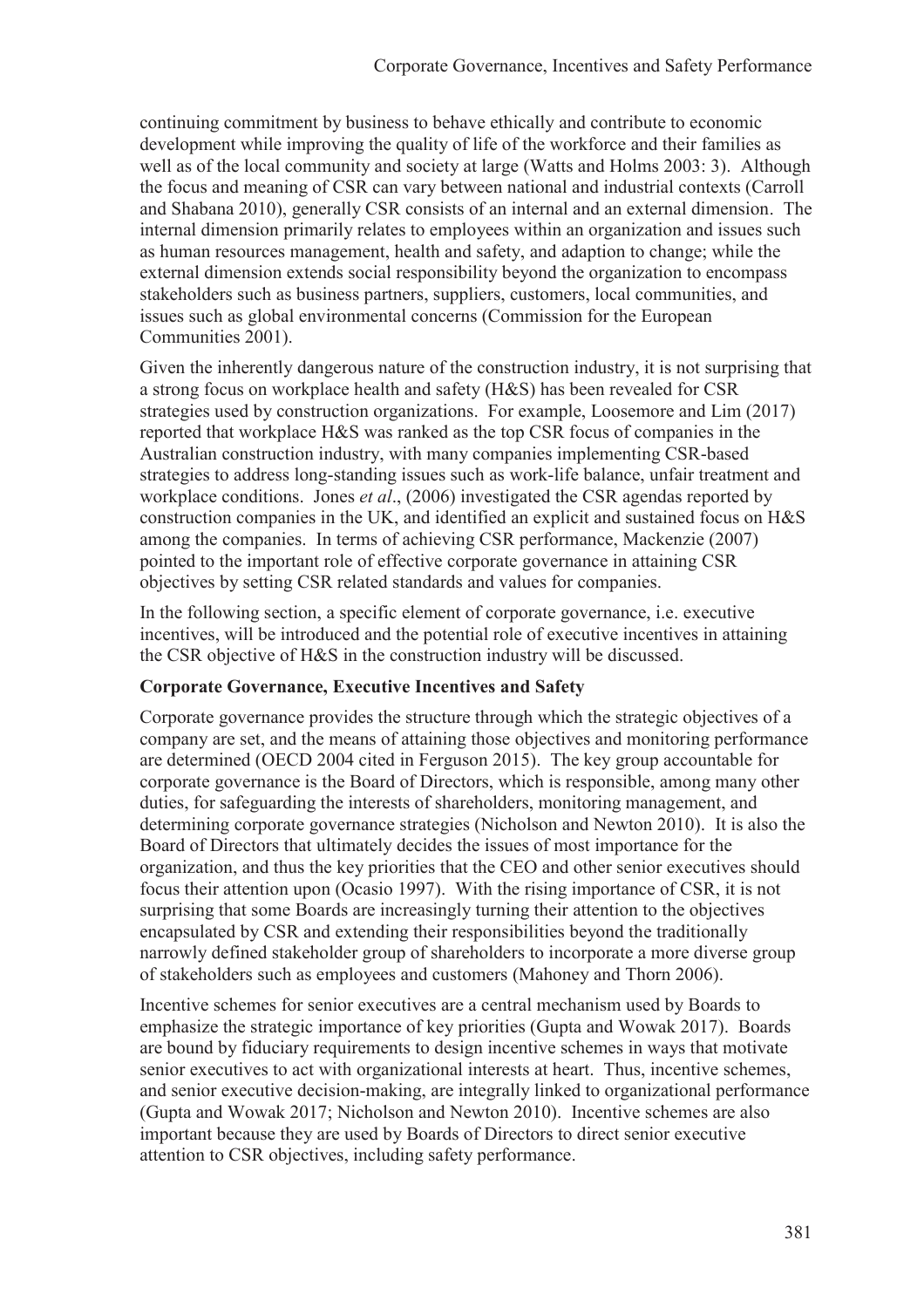Broadly speaking, incentive schemes consist of a short-term incentive plan (STIP) and a long-term incentive plan (LTIP). The STIP applies to management personnel of different levels (e.g. executives, senior managers, divisional managers, etc.) with payments made annually, although part may be deferred for a period of time (e.g. one year). Payments are granted by measuring individual performance against key performance indicators (KPIs), which are typically linked to organizational strategic objectives such as productivity, financial performance, client satisfaction, and workplace safety performance. In contrast to STIPs, LTIPs are only applicable to the CEO, the Managing Director (MD), and other executive key management personal (KMP). In broad terms, LTIPs generally share common structural features, although with some variations to align with particular organizational objectives. Generally, LTIPs are the largest component of total executive remuneration, with CEOs of major organizations often paid bonuses several times the value of fixed salaries (Shields *et al*., 2003). This suggests that incentive schemes can provide significant motivation for senior executives to strive for improved organizational performance.

## **RESEARCH AIM**

Under the broad umbrella of CSR, this research examined publicly listed construction companies in Australia to understand how safety is positioned as an organisational objective, and examine the structure of executive incentive schemes, with a particular focus on the structure of LTIPs. The purpose is to explore what metrics are typically included in LTIPs to evaluate the performance of senior executives, and whether LTIPs include any safety related metrics to direct senior executives to focus on the safety performance.

Hopkins and Maslen (2015) examined executive incentives in the resources and energy sector. They identified a poor alignment between incentive schemes and the need to have a senior management focus on safety. Hopkins and Maslen's work provides the basis for exploring what senior management are incentivised to achieve by LTIPs, and whether the incentives are aligned to safety performance as a CSR objective in the construction industry. This is important because the misalignment can possibly result in unintended consequence. For example, the catastrophic accident of 2005 BP Texas City refinery disaster killed 15 workers and injured another 180 people (CSB, 2007), and led to investigations of senior executive incentive structures and major accident risks. Analysis of the Texas City case revealed that incentive structures directed senior management attention towards business and financial objectives rather than safety (Hopkins, 2010). The Texas City case influenced BP as well as other companies involved in hazardous industries to include indicators of major accident risk management in their incentive plans (Maslen and Hopkins, 2014).

# **RESEARCH METHOD**

The research reported here was conducted during 2015-2016 as the first stage of a longterm project investigating senior executive incentive schemes and safety performance in the Australian construction industry. Annual Reports of publicly listed companies in nondomestic construction sector were collected and subjected to a content analysis to examine senior executive incentive schemes and their relationship, if any, with safety performance. Publicly listed construction companies were identified using information available online from the Australian Constructors Association (ACA), the Housing Industry Association's (HIA) HIA-Cordell Construction 100 2013/14 Report and the Australian Securities Exchange (ASX). A limited number of companies are engaged in non-domestic construction in Australia, with even fewer publicly listed. As a result, the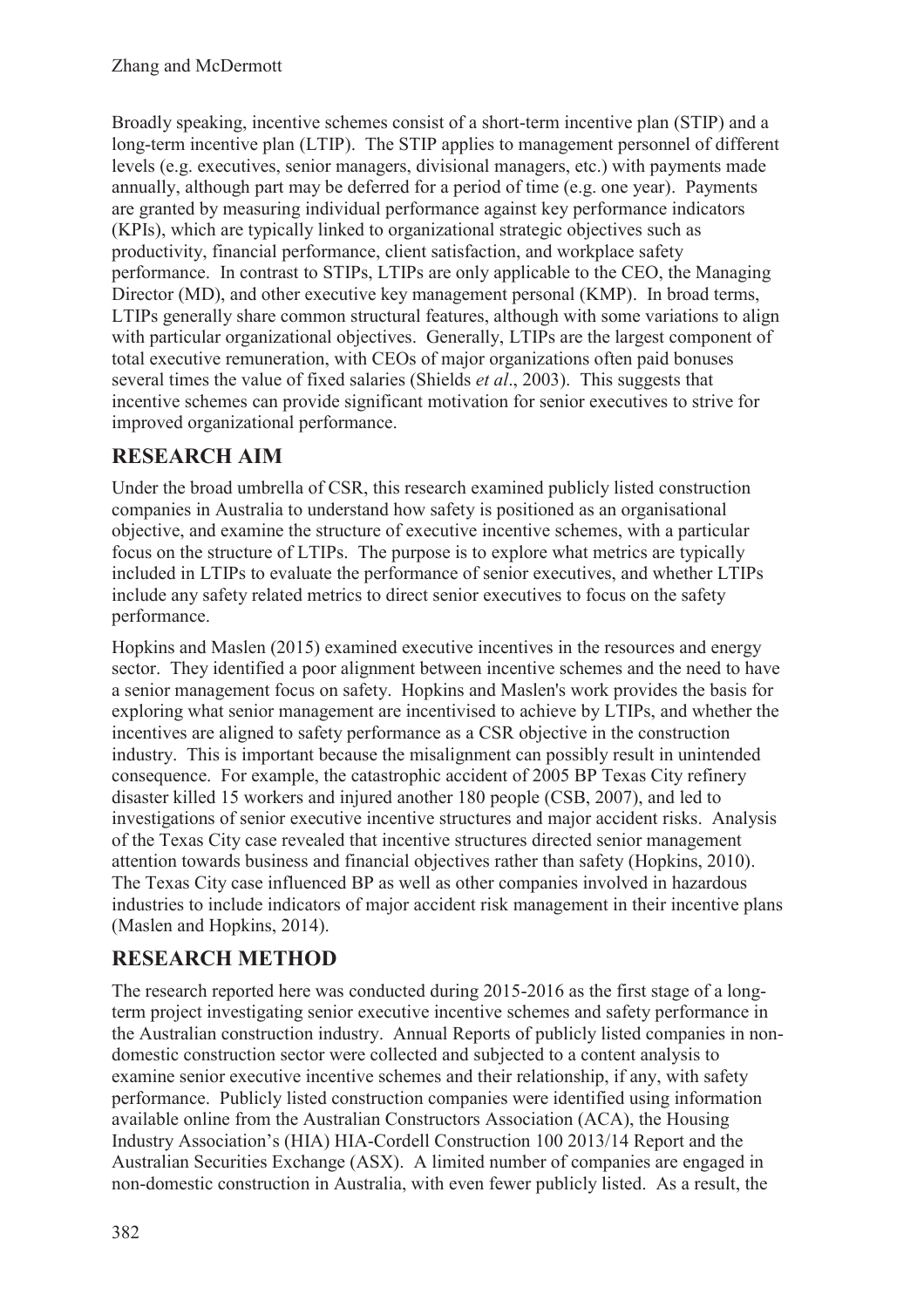eight Annual Reports discussed here constitute the complete population of publicly listed non-domestic construction companies in Australia.

Publicly listed companies were used because these organizations are required to disclose details about senior executive incentives and the associated KPIs in their Annual Reports, which are freely accessible. The LTIP was chosen because Annual Reports provide detailed information about those plans. In contrast, Annual Reports provide relatively limited information about STIPs because the KPIs used to assess individual performance under these plans are part of confidential work responsibility agreements and are not publicly available. However, Annual Reports have been criticised as a data source because managerial disclosure in these documents tends to be biased and self-laudatory with information selectively disclosed and manipulated to create positive stakeholder perceptions of organizational performance (Deegan and Rankin 1997: 562; Godfrey *et al*., 2003). A focus on reporting positive results means key hazards or risks are not identified and the efficacy of risk control strategies is not discussed (Jenkins and Yakovleva 2006).

Although these are important points to consider when using Annual Reports as a data source, they are not relevant here. This is because the objective of the research was not to examine the texts as a reflection of reality (Silverman, 2001, p.201), which is also a criticism of content analysis as a research method discussed below. Rather, the aim of the research was to explore the voluntary narrative (Ferguson, 2015, p.64; Leung *et al*., 2015) provided in Annual Reports, including how organizations position safety, linked to organizational values and objectives and how LTIPs are structured. Thus, the 'voluntary narrative' in Annual Reports provides an organizing, or conceptual, framework for the analysis and a practical way to compare how organizations prioritize safety and structure senior executive incentive plans.

The Annual Reports were interrogated using a content analysis approach, which is a method that has been widely used to investigate Annual Reports in a range of contexts (Fuolo, 2107). Some research has used content analysis to code text into explicit categories that are then subjected to statistical analysis (see for example Dumay and Cai, 2014), often described as the quantitative analysis of qualitative data (Hsieh and Shannon, 2005, p.1278). In contrast, this research examined texts for themes using central concepts or statements, the communicative context in which those statements appear and to assign these to relevant research categories (Flick 2002: 194). In this case, the themes emerged from a close and independent reading of the Annual Reports by the researchers who were guided by the overall research aim, namely to understand how companies positioned safety compared with the structure of senior executive LTIPs.

### **CONTENT ANALYSIS RESULTS**

### **Safety Commitment**

All companies in the sample group expressed a strong commitment to safety in their Annual Reports using terms such as 'Vision,' 'Focus,' 'Priority' and 'Value' to position safety as part of organizational values. For example, organizations described their organizational vision as Injury Free Everyday with safety positioned as their … number one priority with an uncompromising commitment to operate incident and injury free … or as … absolute priority and a core value. There was also an organizational commitment to maintaining and improving safety performance. For example, one company expressed their safety commitment as "…our focus is on continued improvement and keeping our people safe". Safety commitment was also expressed as an integral part of long-term organizational culture and values, as this representative comment shows: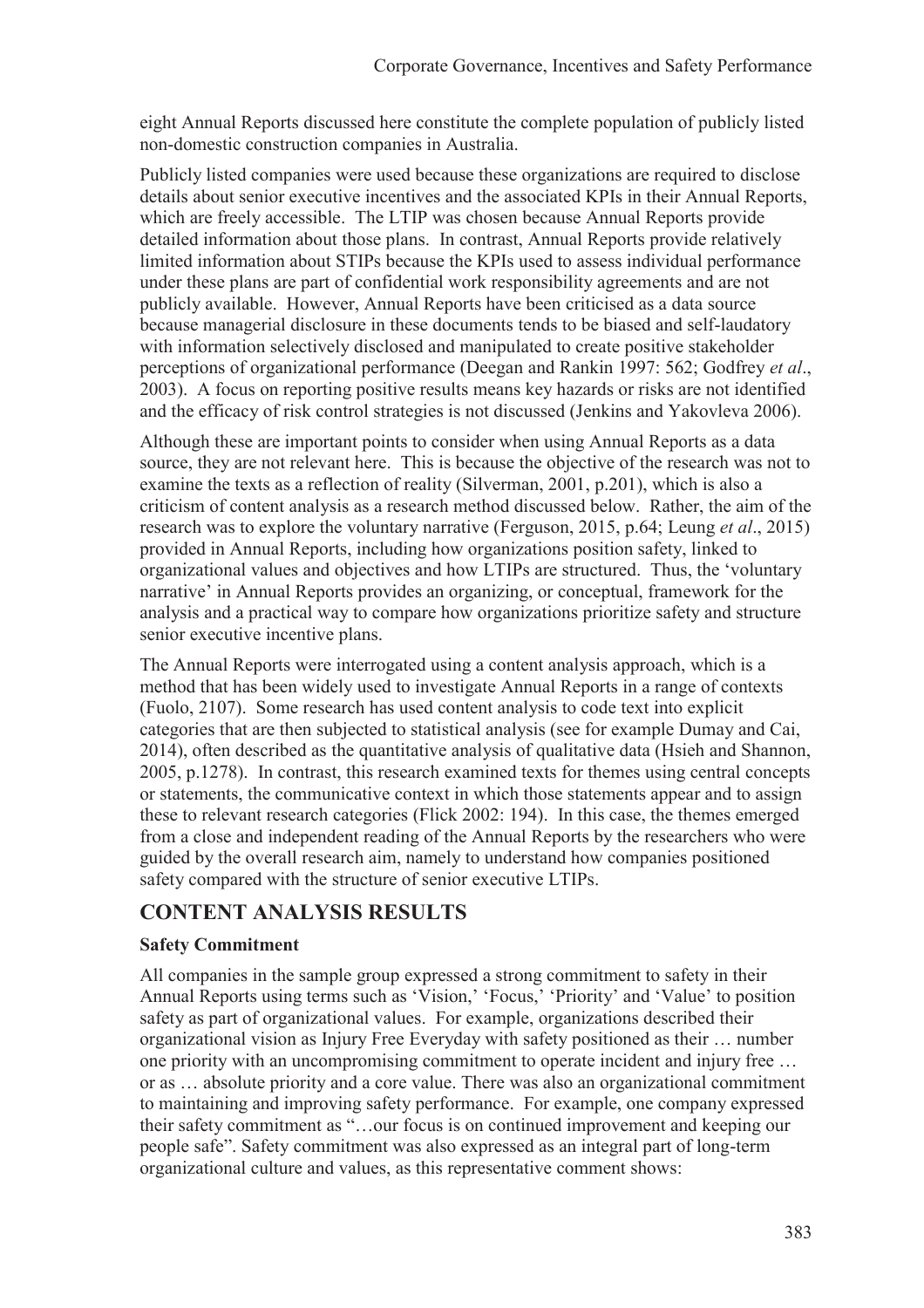…Pursuit of Excellence is the philosophy that drives the [Company] culture … at the core of our values system, which embodies the areas of performance, productivity … and Zero Harm….

The expressions used to discuss safety send a strong message to readers that safety is valued and prioritized as a key organizational operational objective and commitment to improving safety performance to below industry levels or, preferably, to zero. It is not unreasonable to anticipate that LTIPs would include performance indicators, in some form, that reflected such a strongly articulated commitment to safety as a long-term organizational goal.

### **Structure of LTIPS**

In all companies examined, LTIP participants are restricted to CEOs, Managing Directors (MDs), and Key Management Personnel (KMP). The amount of remuneration available in LTIPs for CEOs and MDs can range from about 67% to as much as 150% of fixed salary. For executive KMP the range can be from 50% to 90% of fixed salary. The LTIPs for six out the eight companies in the sample used performance shares, and the remaining two companies used share options.

#### *Performance shares*

In LTIPs that use performance shares, senior executives are provisionally granted a certain number of shares that can only vest after a period of time (e.g. between 2 to 4 years) and only if pre-defined vesting conditions have been satisfied. Vesting conditions relate exclusively to financial performance indicators and include both relative and absolute indicators. Normally, 50% of the performance shares are linked to the relative indicator with the other 50% linked to the absolute indicator.

Relative performance indicators compare an organization's performance against a comparator group, with the most commonly used indicator Relative Total Share Return (TSR). This indicator measures the total amount returned to investors benchmarked against an external comparator group, such as the top 100 ASX listed companies across different industries or the top 200 ASX listed companies from a specific industry. The TSR of the median company in the chosen comparator group (i.e. the 50th percentile) is normally the index against which TSR performance is evaluated. Figure 1(a) illustrates the most typical vesting condition of LTIP linked to relative TSR across the sample group. As Figure 1(a) shows, if TSR performance sits exactly on the 50th percentile at the end of the vesting period, senior executives can be awarded 50% of the performance shares linked to TSR.



*Figure 1: a) Vesting condition of LTIP linked to relative TSR; b) Vesting conditions of LTIPs linked to EPS growth* 

If TSR performance sits between the 50th and 75th percentile, senior executives can be granted shares pro rata from 50% to 100% on a sliding scale. If the TSR performance sits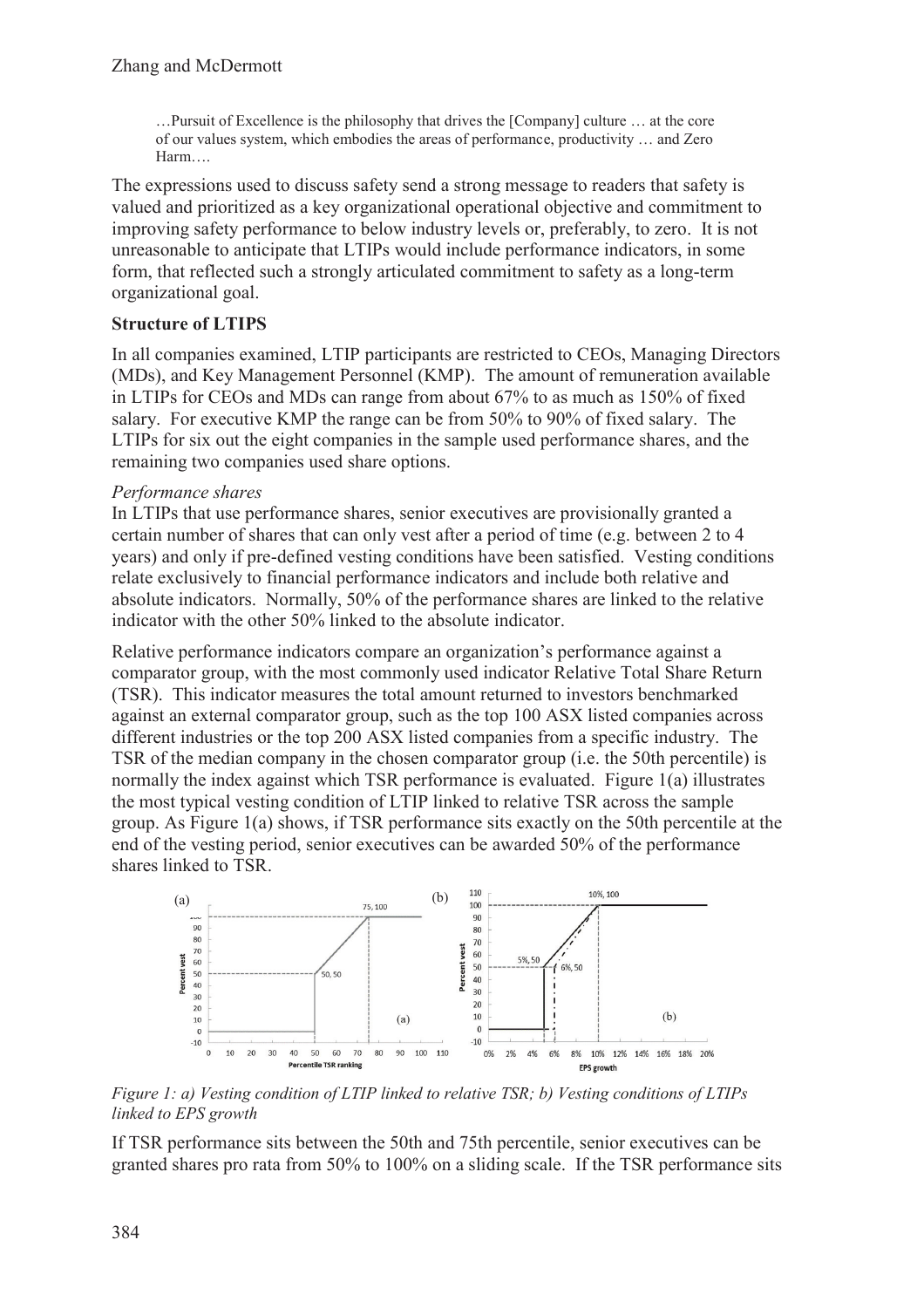at or above the 75th percentile, then 100% of the performance shares linked to TSR can be awarded. However, if the TSR is below the 50th percentile at the end of the vesting period, senior executives will not be awarded the performance shares linked to that indicator. The vesting conditions place significant pressure on executives to achieve the 50th percentile of TSR performance. Absolute performance indicators compare an organizations current performance against its own organizational performance in previous years, reflected as per cent of growth.

The companies in the sample group used three absolute performance indicators, specifically Annualized Earnings per Share (EPS), Annualized Return of Equity (ROE), and Return on Invested Capital (ROIC). All three indicators measure the companies' absolute profitability (i.e. not relative to a comparator group). Figure 1(b) shows two companies in the sample group that used the same vesting conditions in relation to annualized EPS growth as an example to illustrate how LTIP vesting conditions are linked to absolute indicators. Specifically, the threshold for senior executives to be awarded with any performance shares is an EPS growth of 5%, at which point senior executives can obtain 50% of shares linked to EPS growth. After the threshold of 5%, the per cent of shares that can be granted rises pro rata as the EPS growth increases until 100% of shares vest when EPS growth reaches 10%.

#### *Share options*

Two companies in the sample used share options, where senior executive are granted options to buy company-owned shares at a share price that is much lower than the market price. The difference between the market value of the shares and the amount paid to buy the shares is in effect a bonus for the senior executives. However, in order to exercise share options, certain conditions need to be satisfied at the end of the vesting period. For example, the vesting condition for one of the organizations using share options is linked to share price with a specified vesting period of three years. At the end of the second year of the vesting period, if the company's shares hit or exceed the target (described as the hurdle price) and trade with that price continually for at least 10 days, senior executives can exercise 50% of the share options at a much lower exercise price per share. Another 50% of the option can be exercised if the same share performance is achieved at the end of the total three-year vesting period.

## **DISCUSSION**

This study aims to understand how safety is positioned and where safety sits in the LTIPs of publicly listed construction companies in Australia. Analysis of the Annual Reports for the companies examined showed a strongly articulated safety commitment, often described as the 'number one priority,' and linked to organizational values and vision as defined in the respective Annual Reports. Safety was also positioned as a long-term organizational objective, which requires continuing effort to achieve Zero Harm safety goals. However, and notwithstanding expressions of a strong safety commitment, when the LTIPs were examined for performance indicators, organizational safety performance is not considered at all. This reveals a mismatch between stated organizational safety objectives and the operational targets that CEOs and KMPs are being incentivized to achieve in LTIPs.

Similarly to research in the energy sector (Hopkins and Maslen 2015), this research found that irrespective of the type of financial indicator considered, the design of LTIPs places significant pressure on senior executives to prioritize organizational financial performance. Added to that, because even higher rewards are available if financial performance exceeds certain thresholds, there is a significant incentive for senior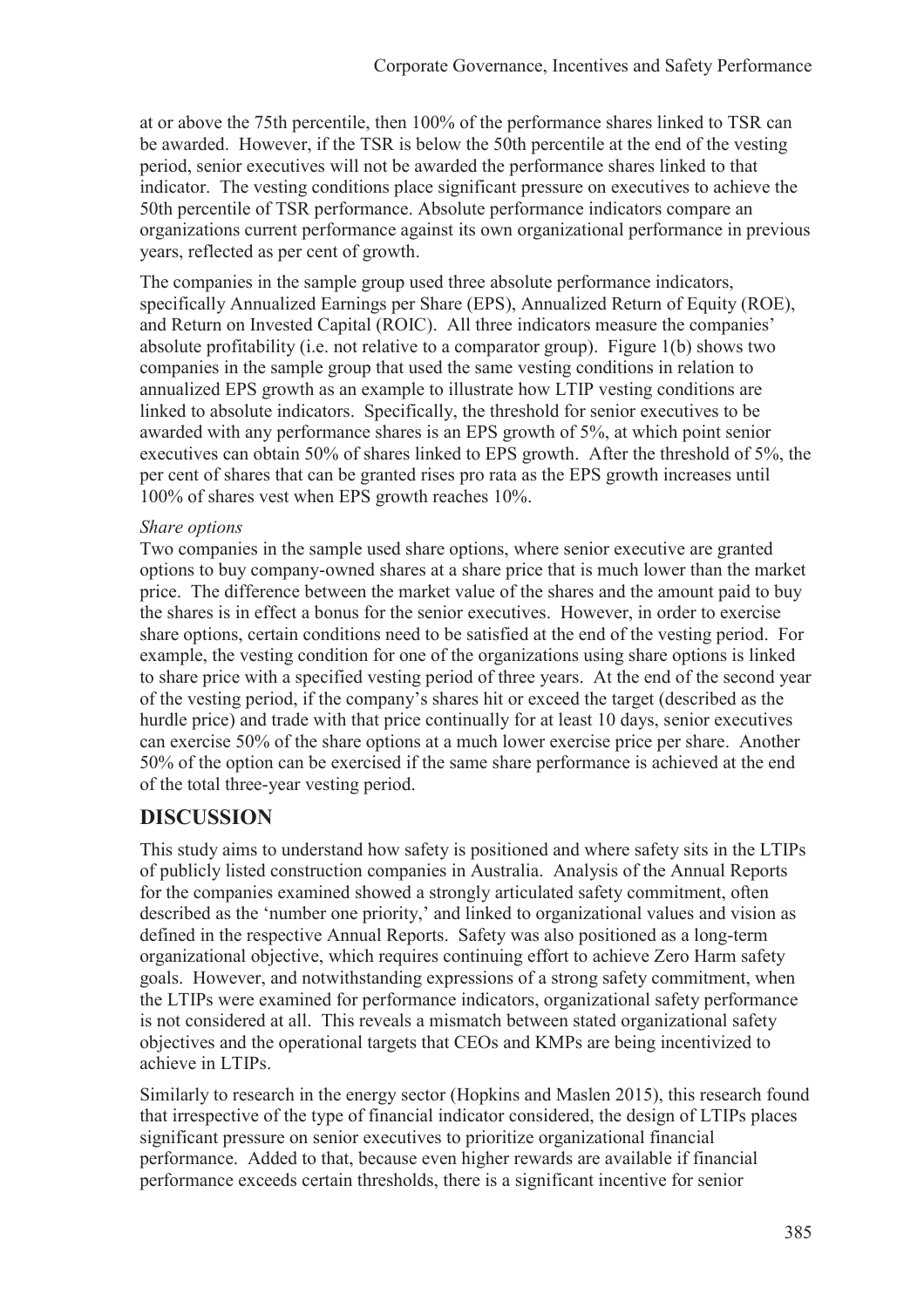executives to push for even higher financial returns for their organization. One consequence of this is that LTIPs may direct the attention of CEOs and KMP to initiatives that focus on share price and earning performance and, as a result, overlook safety performance.

The findings discussed here suggest that the way that the LTIPs are designed influences senior executives to focus on shareholders and organizational financial performance. This seems to be not aligned with the notion of CSR, which requires senior management to attend to broader stakeholders and issues of concern to those groups, including safety. Research has shown that excessive focus on a firm's financial performance can be detrimental to the promotion of social and environmental objectives (Mahoney and Thorn 2006). For example, Wowak *et al*., (2015) found that incentive schemes, such as those that include stock options in LTIPs with a focus on 'big wins', play a significant role in promoting a lack of caution in CEO decision-making. They note that there can be consequences that are not socially responsible including an impact on public safety, such as when unsafe products are released into the marketplace.

Despite positioning safety as a long-term organizational objective, no safety metrics are included in LTIPs. Rather, safety metrics are only mentioned in STIPs and are typically lagging indicators, e.g. lost time injury frequency rate (LTIFR) and total recordable injury frequency rate (TRIFR). However, these measures are essentially short-term productivity, not safety, measures and, as such, efforts to drive down those measures provide little insight into factors contributing to injuries or fatalities (O'Neill *et al*., 2016; Safe Work Australia 2013). The ultimate goal of these measures is to reach 'zero harm' or 'injury free' workplaces. However, a commitment to zero harm or injury free as key CSR objectives can be problematic because it can, albeit unintentionally, lead to the development of bureaucratic accountability processes (Dekker 2014: 34). One consequence of such an increasingly bureaucratised approach to safety is that compliance becomes an end in itself, or in other words, safety becomes 'trapped' into rules (Bourrier and Bieder 2013).

The issues noted above raise questions around safety governance, and whether the way that safety policies are developed and the fundamental design of LTIPs really support positive CSR outcomes in terms of safety.

## **CONCLUSIONS**

The research reported here found that all the companies examined in the group of publicly listed companies in the Australian non-domestic construction sector expressed a strong commitment to safety in their Annual Reports. However, the pattern of LTIPs and their vesting conditions across the group reveals that senior executives are primarily incentivized to improve organizational financial performance. These results are similar to those of Hopkins and Maslen in the energy sector, where LTIPs exclusively depend on financial performance while safety performance is essentially irrelevant (2015: 75). Despite claims prioritizing safety as part of the organizational vision, values, and mission, there were no indicators in the LTIPs relating to strategic organizational safety objectives linked to CSR.

Importantly, the results do not suggest that existing lagging safety performance indicators must or should be part of LTIPs. That type of approach could potentially increase problems such as the manipulation of measurement and underreporting of injuries (see also Safe Work Australia 2013). However, the research findings do suggest that more valid and meaningful safety performance measures should be developed and included in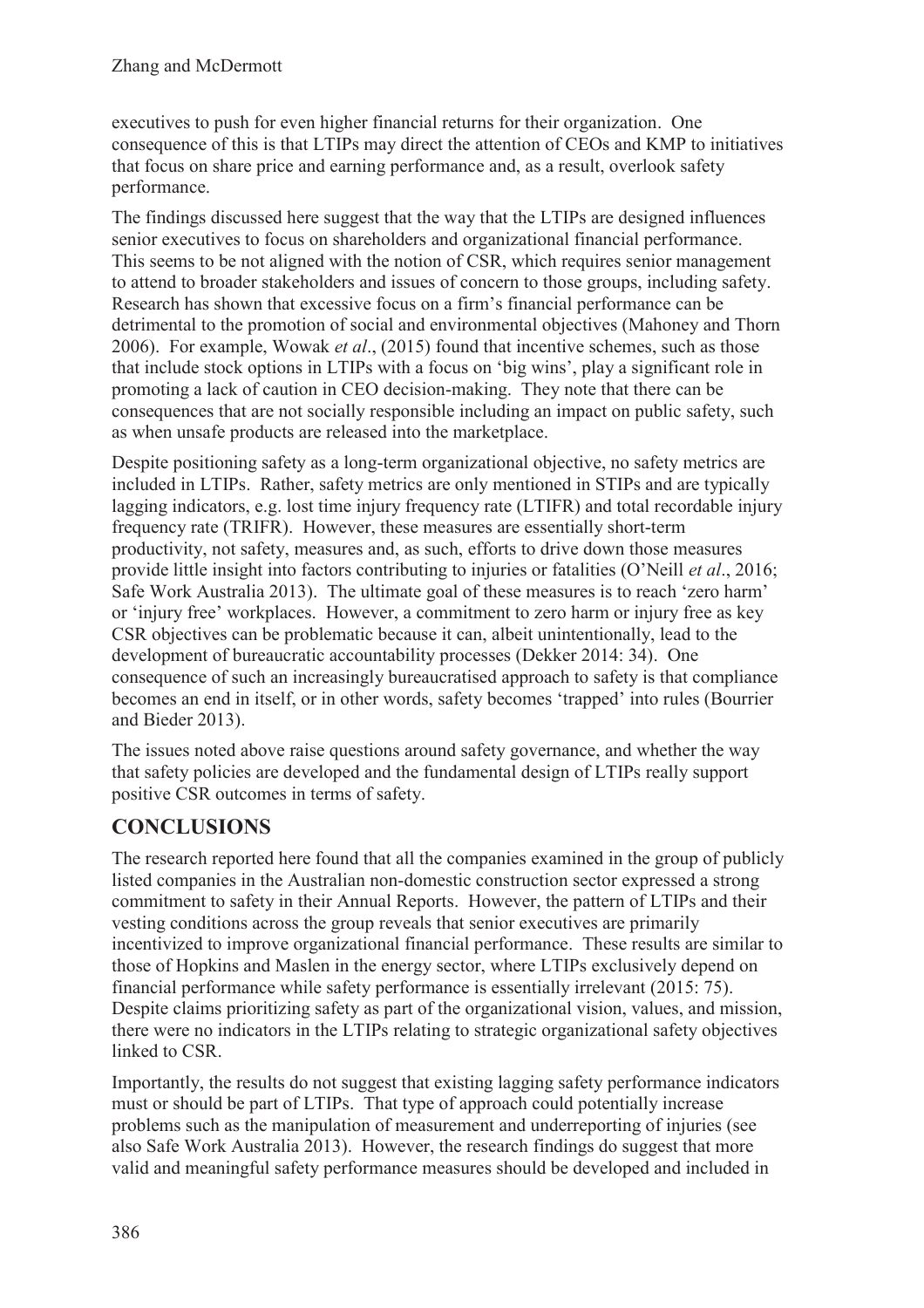the LTIPs to align incentives and more effectively manage safety performance in the construction industry from the top down. This would include considerations of alternative frameworks that provide effective KPIs linked to incentives but that also avoid any further bureaucratisation of safety. The ultimate aim is not only to motivate senior executives to consider long term organizational financial growth but also to include ways to ensure that safety performance, as a key CSR objective, can be improved.

This research is a useful starting point in understanding senior executive incentive schemes in the construction industry and how these align executive decision-making with safety performance. It is expected that these research findings will generate substantial interest in the construction management community regarding what senior executives are incentivized to achieve and how safety is relevant to evaluations of their performance linked to incentive payments.

### **REFERENCES**

- Bourrier, M and Bieder, C (Eds) (2013) *Trapping Safety into Rules: How Desirable or Avoidable is Proceduralization*? Farnham, UK: Ashgate Publishing Ltd.
- Carroll, A B and Shabana, K M (2010) The business case of corporate social responsibility: a review of concepts, research and practice. *International Journal of Management Reviews*, **12**(1), 85-105.
- Commission of the European Communities (2001) *Promoting A European Framework for Corporate Social Responsibility*. Available at http://europa.eu/rapid/press-release\_DOC-01-9 en.pdf [Accessed 28th July 2017].
- Deegan, C M and Rankin, M (1997) The materiality of environmental information to users of Annual Reports. *Accounting, Auditing and Accountability Journal*, **10**(4), 562-583.
- Dekker, S (2014) Employees: A problem to control or solution to harness. *Professional Safety*, **59**(08) [ASSE-14-08-32].
- Dumay, J and Cai, L (2014) A review and critique of content analysis as a methodology for inquiring into IC disclosure. *Journal of Intellectual Capital*, **15**(2), 264-290.
- Ferguson, K (2015) *A Study of Safety Leadership and Safety Governance for Board Members and Senior Executives*. Doctoral Thesis, School of Management, Queensland University of Technology, Queensland.
- Flick, U (2002) *An Introduction to Qualitative Research*. London: Sage Publications Ltd.
- Fuolo, M (2017) Building a trustworthy corporate identity: A corpus-based analysis of stance in annual and corporate social responsibility reports. *Applied Linguistics*. Available from doi:10.1093/applin/amw058
- Godfrey, J, Mather, P and Ramsay, A (2003) Earnings and impression management in financial reports: The case of CEO changes. Abacus, **39**(1), 95-123.
- Gupta, A and Wowak, A J (2017) The Elephant (or Donkey) in the Boardroom: How Board Political Ideology Affects CEO Pay. *Administrative Science Quarterly*, **62**(1), 1-30.
- Hsieh, H F and Shannon, S E (2005) Three approaches to qualitative content analysis. *Qualitative Health Research*, **15**(9), 1277-1288.
- Hopkins, A (2010) *Failure to Learn: The BP Texas City Refinery disaster*. North Ryde, CCH Australia Limited.
- Hopkins, A and Maslen, S (2015) *Risky Rewards*. Surrey, England: Ashgate Publishing Ltd.